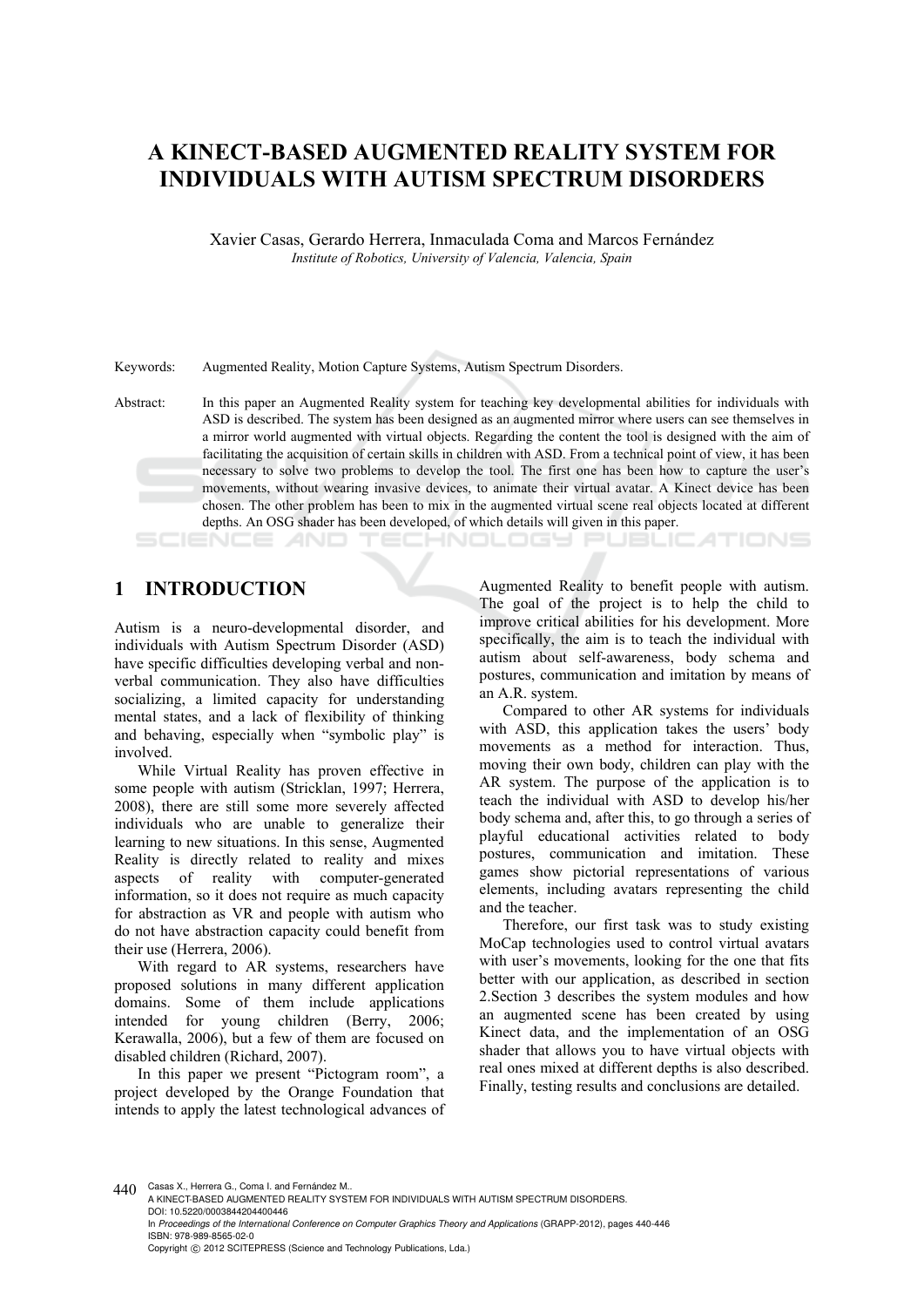### **2 STATE OF THE ART AND REQUIREMENTS.**

Although traditionally MoCap systems for moving virtual actors have been used in Virtual Reality applications, with the growth of Augmented Reality (AR) applications, these systems are used to control a user in the real-world interacting with virtual objects in the augmented scene.

One of the earliest examples found is the ALIVE system (Maes, 1997), where a video camera captures images of a person in order to detect the user's movements but also to integrate the real image onto a virtual world. This can be considered a precursor of AR, where video images are integrated with 3D objects (like a dog) that are activated by the user's movements.

Several AR systems make use of markers (usually geometric figures) to detect positions (Mulloni, 2009). However, these systems do not provide enough accuracy to move a virtual character and all his joints. Sometimes optical systems with markers (Dorfmuller, 1999) are used to detect positions but, in other cases, more complex systems are used that are based on ultrasound or inertial sensors that detect movements in a wide range of use (Foxlin,1998;Vlasic, 2007).

Regarding our system requirements, it is necessary to track the positions of different body parts in order to move an avatar representing the user. Moreover, taking into account the users to whom it is directed, who frequently experience sensory difficulties (Bogdashina, 2003) it is better that users do not wear complex devices. Thus, mechanical and electromagnetic and other invasive devices have been discarded from the beginning.

The release of the PrimeSense OpenNI for programming Kinect in December 2010, opened up new possibilities for us. Kinect incorporates an RGB camera (640x480 pixels at 30Hz) and a depth sensor. This is especially suitable to be used in an A.R. system where images from the real word are needed. The depth sensor provides distance information which is useful to create the augmented scene placing objects correctly.

Some researchers have started to use it in their applications to track people (Kimber, 2011), but there are no references of the use of this device in Augmented Reality applications to control avatars.

The PrimeSense OpenNI (OpenNI, 2011) provides information about positions and orientations of a number of skeleton joints, which can be used to control our virtual puppet. The first tests performed with this system were satisfactory regarding motion capture. However, it has a negative aspect: the calibration requires the user to remain still for a few seconds in a certain posture in front of the camera. As the system is intended to train the individual with autism to match postures, as one of the final educational objectives, it makes no sense that he/she has to be able to copy a posture in order to enter the game. With the release of Microsoft's SDK the calibration problem was solved, this made us choose it as a solution for our system.

Thus, we have got a system that captures user positions in varying lighting conditions and without dress requirements or markers.

# **3 SYSTEM DESCRIPTION**

After comparing the pros and cons of different motion capture devices a Pictogram Room using Kinect has been made. This system consists of a visualization screen measuring 3 x 2 meters, a projection or retro-projection system (depending on the room where it is to be installed), a PC, a Kinect device and speakers. Kinect is equipped with two cameras, an infrared camera and a video camera with a 640x480 pixel resolution, and a capture rate of 30 fps. So using Kinect it is possible to obtain not only a standard video stream, but also a stream of depth-images.

On the screen, images captured by Kinect are displayed mixed with virtual information, creating for users an augmented mirror where they can see themselves integrated onto the augmented scene.

The system is designed to be used by users playing with two different roles: child and educator. Each user is represented by a virtual puppet colored differently. Both users are located next to each other and they are tracked in the same space.

The task of the educator is to select exercises and activities that will be developed by the child, and after that to give him/her appropriate explanations. To achieve this, the teacher is provided with a menu system displayed on the screen which can be accessed by using the hand as a pointer. Once an exercise is selected, the child's and teacher's movements are captured and used as the interaction interface with the system.

This system has been implemented by creating a set of subsystems that deal with different tasks. On the one hand, the input system allows you to choose activities and capture the user's actions and movements. Depending on the activity, and the user's actions, the output system creates an augmented environment by integrating images from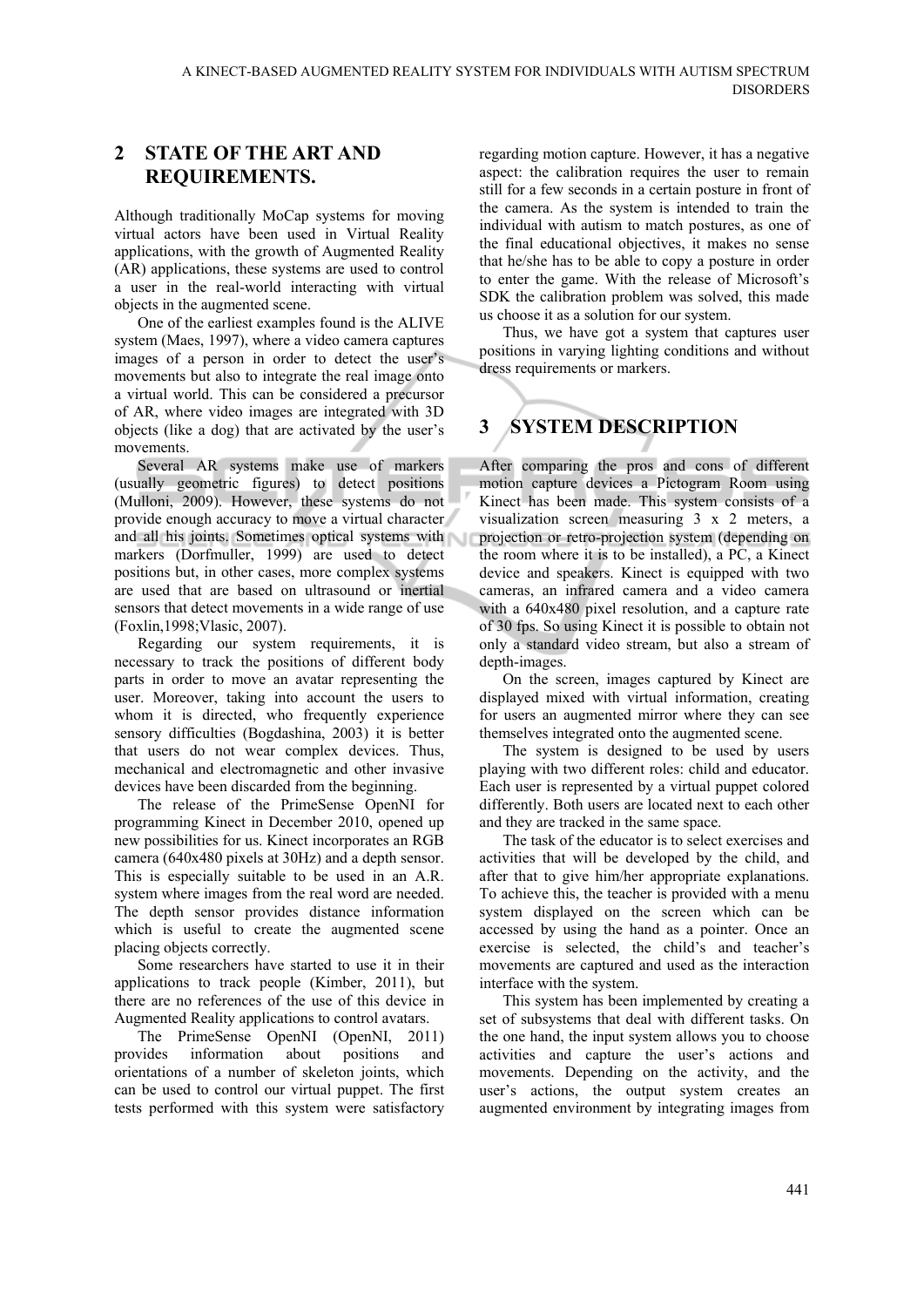the real world, video, sound and virtual elements. Finally, there is educational software to edit and manage exercises. Let's look at these three subsystems in more detail.

#### **3.1 Input System**

The input systems task is to collect information and it can work in two different modes. On the one hand, *edit mode* is intended to configure the system and to allow the educator to select educational activities. On the other hand, in *play mode* a child will develop the proposed activities. In both modes of functioning, there can be one or two users whose actions are detected by the system.

Kinect provides information regarding the positions of a number of user's joints. These positions are captured and transformed into positions and rotations applied to virtual skeletons.

In *edit mode,* Kinect provides the hand position which serves as an input pointer to select menus and push buttons.

In *play mode,* the user interacts with the system by moving his/her body and uses it for advancing throughout the series of educational activities.

#### **3.2 Output System**

This module is responsible for creating an augmented scene, taking input data coming from the capture devices and control messages sent by the exercise module.

In the augmented environment data coming from several sources are integrated: video images from the real world, virtual puppets representing users, virtual objects, recorded videos and music. Thus, users can see themselves in an augmented mirror projected in front of them, and they can interact with virtual objects.

Virtual avatars are controlled by means of joint positions acquired by the input system. As one of systems goals is to teach children to understand pictograms, these avatars have been designed as stick figures, and they are painted in the virtual world over user images. The augmented scene is created with OpenSceneGraph (OSG).

Depending on the exercise, bi-dimensional pictograms or even tri-dimensional objects can appear in the A.R. scene, and they can be located at different positions, even behind the user. With OSG it is easy to draw video images and virtual objects displayed over the video.

Nevertheless, if a virtual object must be placed at a certain depth, two things are needed: the z-position of the users in the real world, and a mechanism to mix the real and virtual objects while maintaining the depth where they are located.

The problem of obtaining z-positions of users and objects in the real world is solved by Kinect. In addition to video images Kinect provides a depth map, which is a matrix where each pixel's depth is stored. With this map it is possible to create a drawing process maintaining the proper occlusion between real and virtual elements through the zbuffer.

The steps in this process (fig 1) are as follows:

- 1. Draw the image captured by the camera. This image reflects the real scene.
- 2. With the depth information obtained by the Kinect camera, it is possible to compute the zbuffer values related to each pixel of the real scene. This information will allow real objects to be placed in their proper position within the virtual world. To optimize the process a shader has been implemented, so operations are performed on the graphics card improving the process velocity.
- 3. Virtual objects are drawn and mixed with the real ones. To achieve this, a virtual camera must be configured with the same parameters as the real one. At this point, when drawing a virtual object, the z-buffer data written previously allows only those parts of the virtual objects that are in front of the real ones to be drawn.

#### **Music Engine**

Music therapy has been proved very useful for training individual with autism (Braithwaite, 1998). For this reason, in addition to the visual information, a music engine to generate musical sounds in the exercises has been made use of. This music engine can generate MIDI data in real time. In addition, MIDI stored files can also be modulated, so children's favorite songs can be loaded. With the information provided by Kinect about position and momentum, tempo and song volume can be modulated.

#### **3.3 Educational Software**

To configure the activities a management exercises module has been created. This module contains a set of classes to represent the different elements involved: virtual puppets, video images, sounds, virtual objects and pictograms and are described in an XML file.

The exercises are shown to the teacher through an interface where he/she can select the activities (see Figure 2).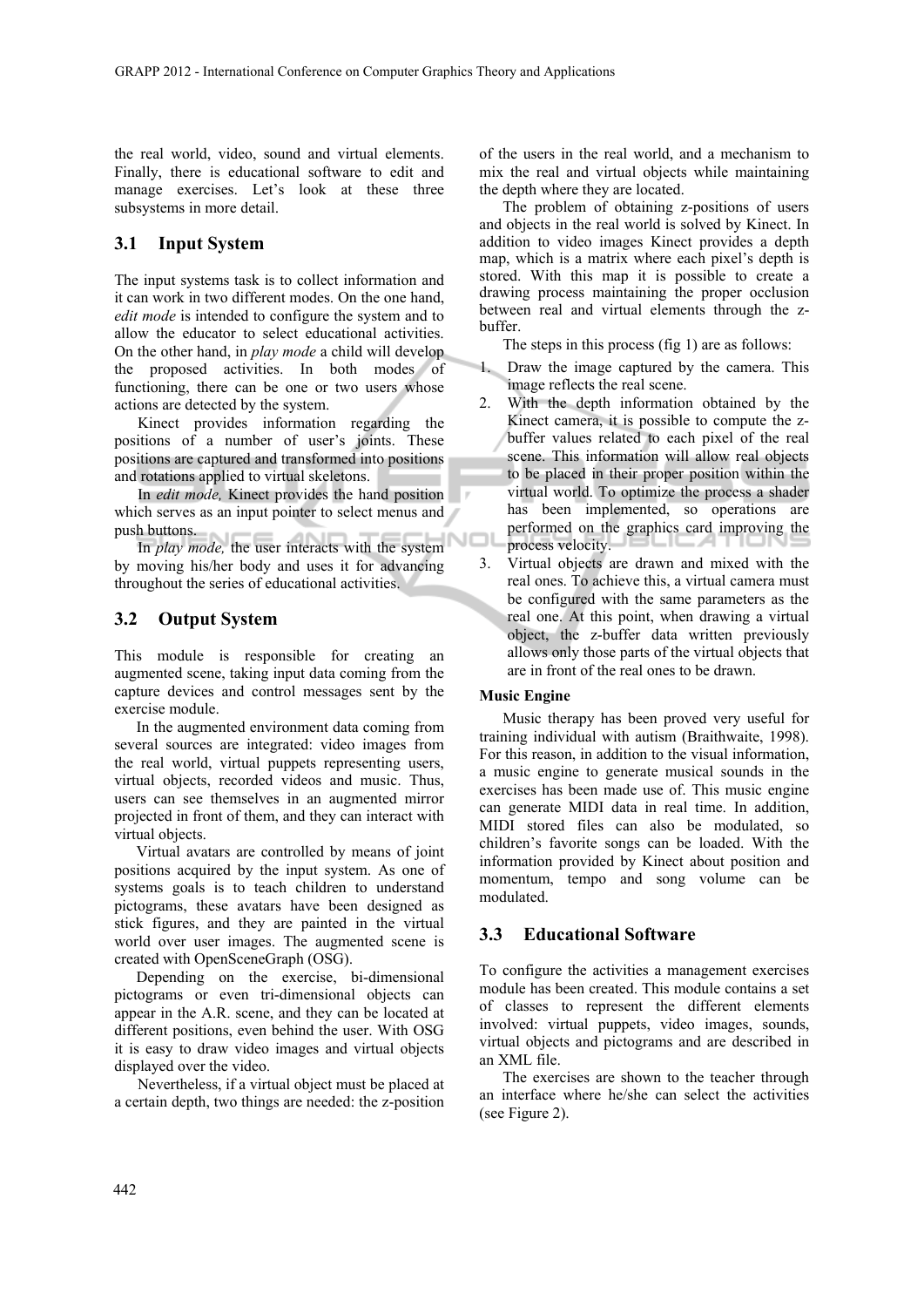

Figure 2: Activities selection menus.

The activities are designed with the aim of facilitating the acquisition of certain skills in ASD children and the contents are classified into four sections with 20 activities each one, with two of them included in the first public version of our software: **body** and **postures**.

In the *learning about body* section, the activities are intended to develop the correspondence between oneself and the avatar schematic figure, to identify one own image, to discriminate between oneself and others and to identify different body parts. This has been developed overlaying the virtual avatar on the user's real image with different colors for each one.

Some of the activities designed involve users taking pictures of themselves and using these pictures later in the activity. Others consist of users touching pictograms that appear on the screen with different body parts (head, arms) (see Figure 3a). Other activities are designed to perform body movements. These movements are accompanied by musical notes dynamically generated by the MIDI engine, videos or lights appearing in the augmented scene always in a playful way.



The **body postures** section includes activities to Figure 3: (a) Two users touching pictograms (b) Shadows guiding user.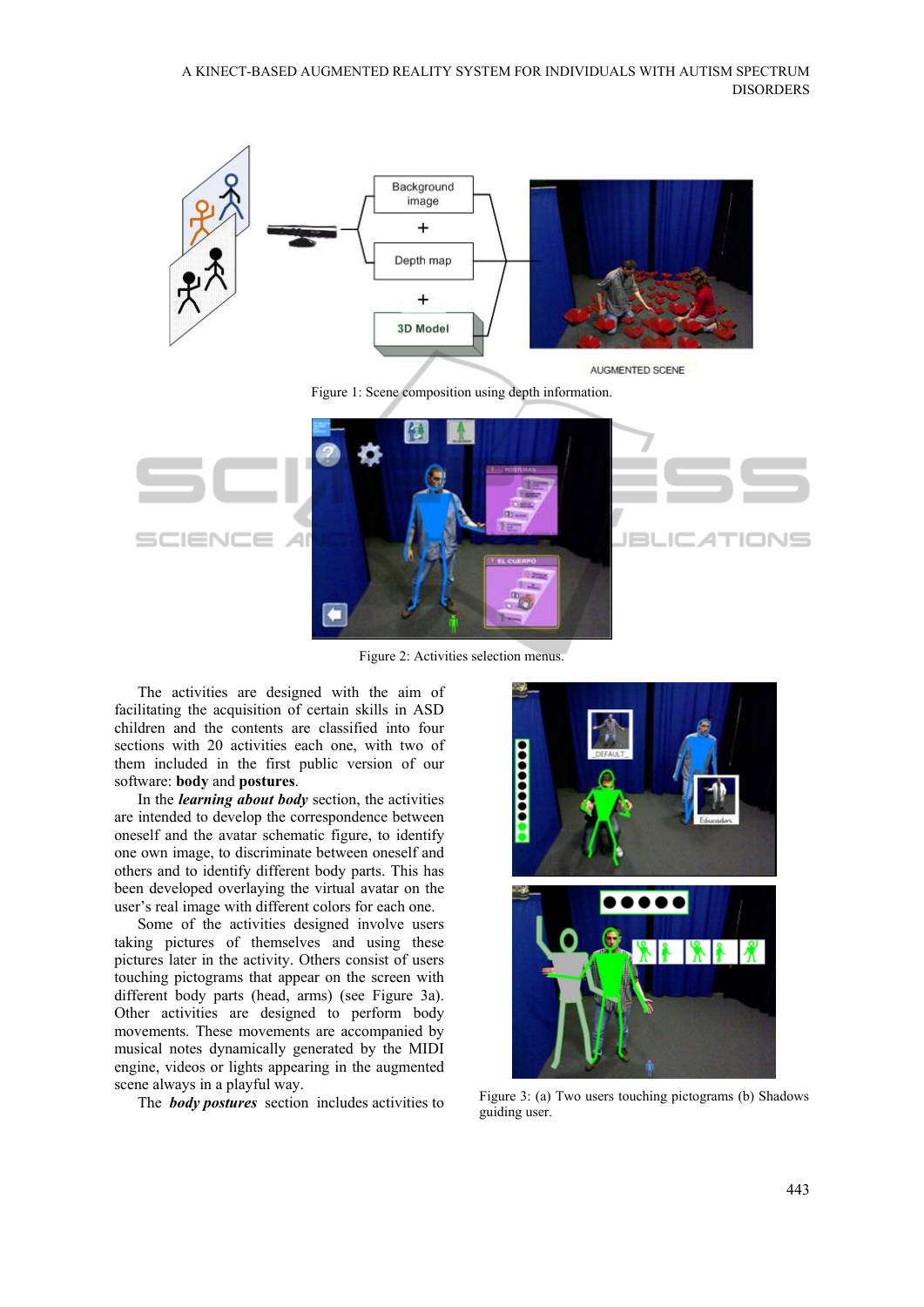train the user to match postures. For the design of these activities, in addition to the puppet representing the user, a shadow that guides the user has been created. This shadow is a grey colored stick figure and in some exercises it guides user's movements (See figure 3b).

Other times, instead of a full avatar, there are only certain parts of the body represented in the AR scene. This strategy is used to focus attention on those parts of the body. Some activities also make use of clipped images with a body outline in a posture that the user must imitate (see Figure 4).



Figure 4: Clipped images.

#### **3.4 Interacting with the A. R. World**

The system supports two users: the teacher and the student, who are represented in the augmented world by different virtual puppets. The activities are designed to be played by a child following the teacher's instructions and in some cases in a collaborative way. Moreover, users can enter and leave the scene at any time, being detected by the system without previous calibration.

In edit mode the teacher is responsible for selecting exercises to be executed. This can be done by means of a 2D menu system created with OpenSceneGraph and displayed on the screen (see Figure 2). To select menu options the teacher uses his/her hand to move a pointer represented with a hand icon. A button or menu option is activated when the hand is placed on it for a few seconds. This interaction with the 2D menu can also be done with a standard mouse.

Regarding the interaction in play mode, the exercises are designed to use body movements as a form of interaction. Thus, there are exercises that involve activities such as moving to different areas of the room, peering into the holes of the images or moving one's body into the indicated positions.

In this mode there are also two options to visualize the augmented world. One is showing the video images with the virtual objects superimposed on the display, and the other is eliminating the background and the user images and showing only the virtual figures and objects.

### **4 EVALUATION**

In addition to functional testing, a set of assessment tests with users have been carried out.

The first tests consisted of a system assessment with 22 typically developed children, not having autism. These children were aged between 3 and 4.

For these tests, the system was installed in a school using a projection screen, a computer, speakers and a Kinect device. At the time the tests were conducted, Microsoft SDK was not yet released so they were done with OpenNI. As we have described in section 3, this library needs previous calibration, requiring the users to remain still in a certain position for several seconds (see Figure 5).



Figure 5: a) System calibration. b) Two users with their puppets.

Thus, as a first step, the children were asked to stay still for a few seconds in the calibration position. Then, the teacher gave explanations about the activities to be performed. Each child played for around 15 minutes, and he/she performed four different activities related to movements, touching objects or imitating postures.

When an activity had been completed the educator noted whether the child did it without support (3 points), with verbal (2 points) or physical (1 point) assistance from the educator, or was not able to do it (zero points). These tests with typically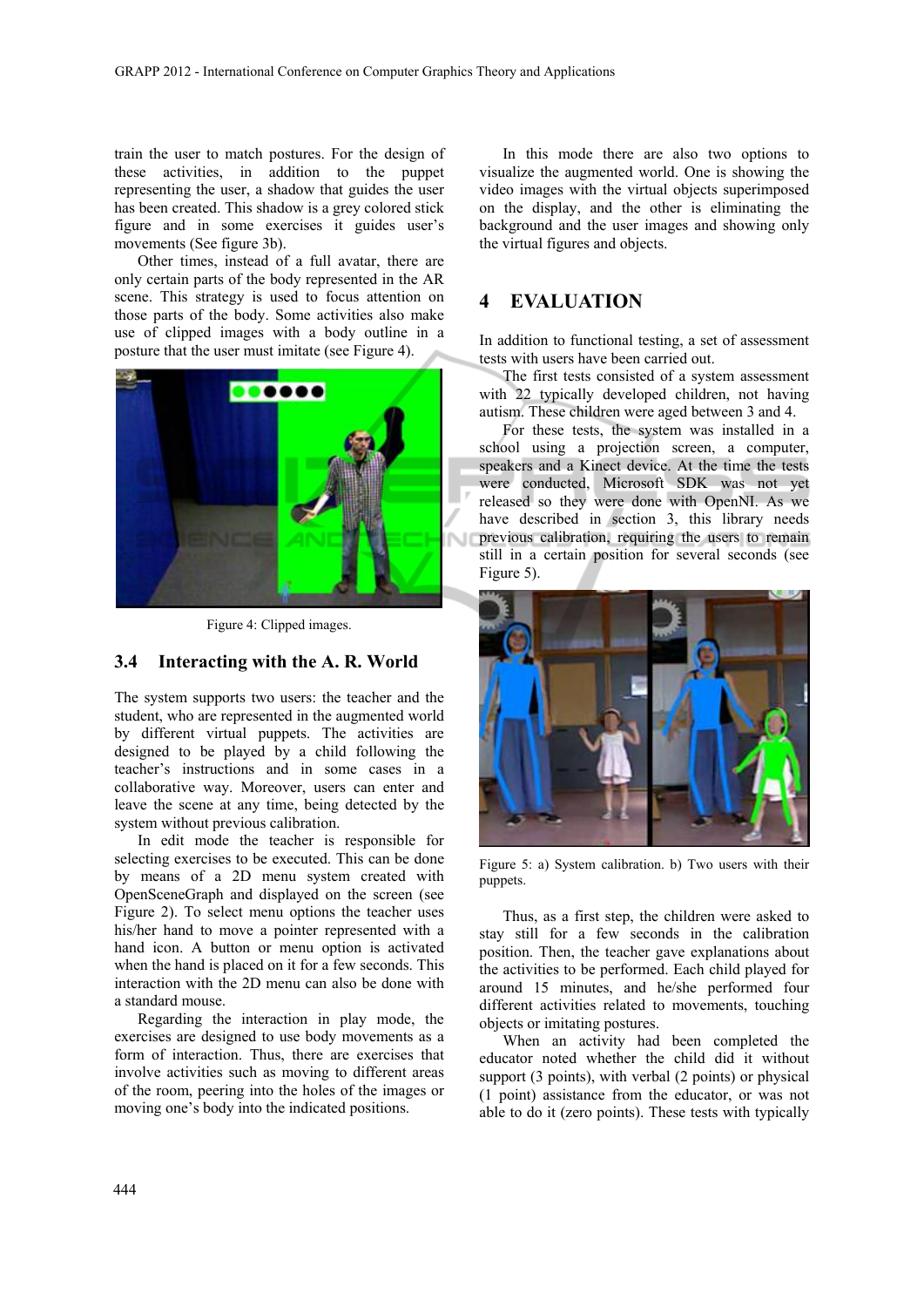developed children are useful to obtain reference values for each activity. With this normative information, each child with autism that uses the application can be compared with these reference values in order to have an idea of which skills have developed more and which have to be improved.

During the development of the activities the only problem that arose was the loss of calibration when a child went outside the system and re-entered. With regard to the activities, all the children were able to do them, although sometimes further explanations were necessary.

Following this, tests were performed in the same school with children with ASD. The tests were conducted with 5 children. One of them did not do any of the activities and could not even manage to do the posture calibration. Another child managed to do the calibration and began to play, but after a few minutes he stopped doing the activity and would not continue. The remaining three calibrated and played, some showing more skill than others. One of them played like the typically developed children (see Figure 6)

In future studies more test will be carried out with a great number of children with autism. Moreover, all the activities will be tested to find out if the activities are properly designed or if some aspects must be changed.

With regard to the calibration problems, as it was mentioned above, these have been solved with the use of Microsoft SDK which does not require calibration (i.e. it is not necessary for the child to match a given posture before entering the game).



Figure 6: System evaluation.

## **5 CONCLUSIONS**

In this paper we have presented a system intended to improve the development of children with autism. The system uses Augmented Reality technologies.

The users are represented by means of virtual stick figures which have been implemented with a motion capture system that meets the two main requirements; it is a low cost system, and it does not require users to wear any device.

After the initial steps to test the feasibility of the system on a CAVE, the motion capture was developed based on vision algorithms for motion detection. Finally, the release of the Kinect SDK gave us a tool appropriate to our needs. From the technical point of view, the problem of integrating objects at different depths in the virtual world has been solved by programming an OSG shader that uses the depth map provided by Kinect.

With regard to the contents, a wide range of activities have been developed. These activities include images, videos, sounds and virtual objects integrated in the augmented world where children can play.

Therefore, the possibility of using Kinect to develop this type of application aimed at children with autism has been shown. ATIONS

# **REFERENCES**

- Berry R., Makino, M., Hikawa, N., Suzuki, M., Inoue, N., 2006. Tunes on the table. *Multimedia Systems,* 11 (3): 280-289.
- Bogdashina, O. 2003. Sensory Perceptual Issues in Autism and Asperger Syndrome Different Sensory Experiences Different Perceptual Worlds. Jessica Kingsley Publishers: London UK.
- Braithwaite, M., & Sigafoos, J. 1998. Effects of social versus musical antecedents on communication responsiveness in five children with developmental disabilities*. Journal of Music Therapy*, 35(2), 88–104.
- Dorfmüller, K., 1999. Robust tracking for augmented reality using retroreflective markers. Computer & Graphics. Volume, 23, 6, 795-800.
- Foxlin, E., Harrington, M., Pfeifer, G., 1998. Constellation: A Wide-Range Wireless Tracking System for Augmented Reality and virtual set applications. *Proceedings of SIGGRAPH'98.*
- Vlasic D. et al., 2007. Practical motion capture in everyday surroundings. *ACM Transactions on Graphics*, Vol. 26, 3.
- Herrera, G; Jordan, R; Gimeno, J, 2006. Exploring the advantages of Augmented Reality for Intervention in ASD. *Proceedings of the World Autism Congress, Southafrica.*
- Herrera, G., Alacantud, F., Jordan, R., Blanquer, A., Labajo, G., 2008 Development of symbolic play through the use of virtual reality tools in children with autistic spectrum disorders *SAGE Publications and The National Autistic Society,* Vol 12(2) 143–157.
- Kerawalla, L., Luckin, R., Seljeflot, S., Woolard, A.,